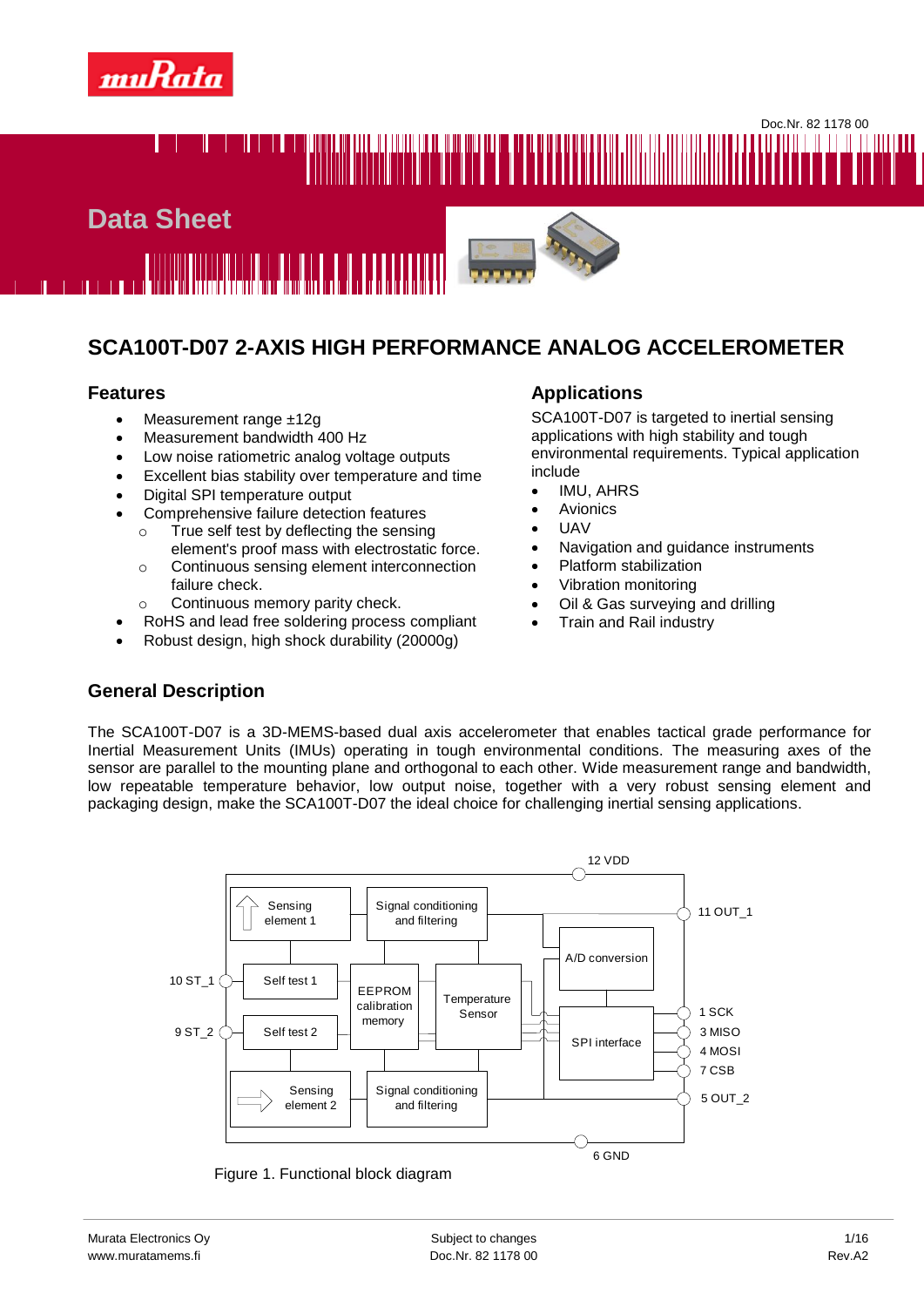

# **TABLE OF CONTENTS**

| $\mathbf 1$    |                                                                   |  |
|----------------|-------------------------------------------------------------------|--|
| 1.1            |                                                                   |  |
| 1.2            |                                                                   |  |
| 1.3            |                                                                   |  |
| 1.4            |                                                                   |  |
| 1.5            |                                                                   |  |
| 1.6            |                                                                   |  |
| 1.7            |                                                                   |  |
| 1.8            |                                                                   |  |
| 1.9            |                                                                   |  |
| 2 <sup>1</sup> |                                                                   |  |
| 2.1            |                                                                   |  |
| 2.2            |                                                                   |  |
| 2.3            |                                                                   |  |
| 2.4            |                                                                   |  |
| 2.5            |                                                                   |  |
|                |                                                                   |  |
| 3.1            | Recommended Circuit Diagrams and Printed Circuit Board Layouts 14 |  |
| 3.2            |                                                                   |  |
| 4              |                                                                   |  |
| 4.1            |                                                                   |  |
| 4.2            |                                                                   |  |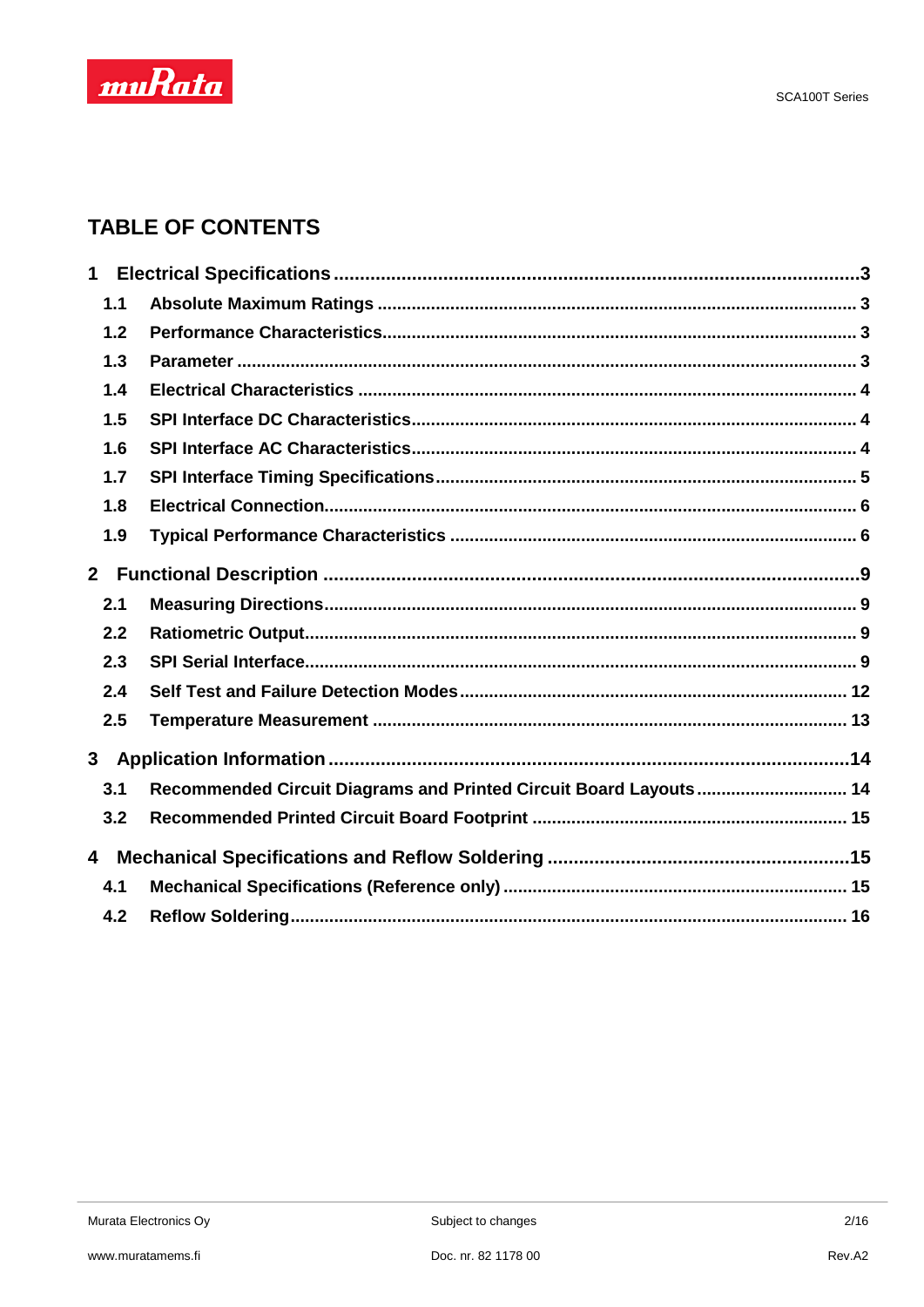

# **1 Electrical Specifications**

The product version specific performance specifications are listed in the table SCA100T performance characteristics below. Vdd=5.00V and ambient temperature unless otherwise specified.

#### **1.1 Absolute Maximum Ratings**

| Supply voltage $(VDD)$         | $-0.3$ V to $+5.5$ V                      |
|--------------------------------|-------------------------------------------|
| Voltage at input / output pins | $-0.3V$ to (V <sub>DD</sub> + 0.3V)       |
| Storage temperature            | $-55^{\circ}$ C to $+125^{\circ}$ C       |
| Operating temperature          | -40 $^{\circ}$ C to +125 $^{\circ}$ C     |
| Mechanical shock               | Drop from 1 meter onto a concrete surface |
|                                | (20000g). Powered or non-powered          |

# **1.2 Performance Characteristics**

| 1.3<br><b>Parameter</b>                        | Condition          | Min <sup>(1)</sup> | <b>Typical</b> | Max <sup>(1)</sup> | Units                 |
|------------------------------------------------|--------------------|--------------------|----------------|--------------------|-----------------------|
| Measuring range                                | Nominal            | $-12$              |                | $+12$              | g                     |
| Frequency response                             | $-3$ dBLP          | 250                | 400            | 550                | Hz                    |
| Offset (Output at 0g)                          | Ratiometric output | Vdd/2              |                | Vdd/2              | V                     |
| <b>Offset Digital Output</b>                   |                    |                    | 1024           |                    | <b>LSB</b>            |
| <b>Offset Calibration error</b>                |                    | $-45$              |                | 45                 | mg                    |
| <b>Offset Temperature</b>                      | $-25+85^{\circ}C$  | $-200$             |                | 200                | mg                    |
| Dependency                                     | $-40+125$ °C       | $-300$             |                | 300                | mg                    |
| <b>Offset Temperature</b><br><b>Hysteresis</b> | $-40+125$ °C       | $-50$              |                | 50                 | mg                    |
| Sensitivity                                    |                    |                    | 0.17           |                    | V/g                   |
| <b>Sensitivity Digital Output</b>              |                    |                    | 70             |                    | LSB/g                 |
| Sensitivity Calibration error                  |                    | $-2$               |                | $+2$               | %                     |
| <b>Sensitivity Temperature</b>                 | $-25+85^{\circ}C$  | $-2$               |                | $+2$               | %                     |
| Dependency                                     | $-40+125$ °C       | $-2.5$             |                | $+2.5$             | %                     |
| Linearity error                                | $-15+85$ °C        | $-60$              |                | 60                 | mg                    |
|                                                | $+25^{\circ}$ C    | $-25$              |                | 25                 | mg                    |
| <b>Digital Output Resolution</b>               |                    | 11                 |                | 11                 | <b>Bits</b>           |
| <b>Output Noise Density</b>                    | From DC100Hz       |                    | 95             | 120                | $\mu$ g / $\sqrt{Hz}$ |
| Ratiometric error                              | $Vdd = 4.755.25V$  | $-2$               |                | $+2$               | %                     |
| Cross-axis sensitivity                         | Max.               | $-3.5$             |                | $+3.5$             | $\%$                  |

Note 1. Min/Max values are +/-3 sigma of test population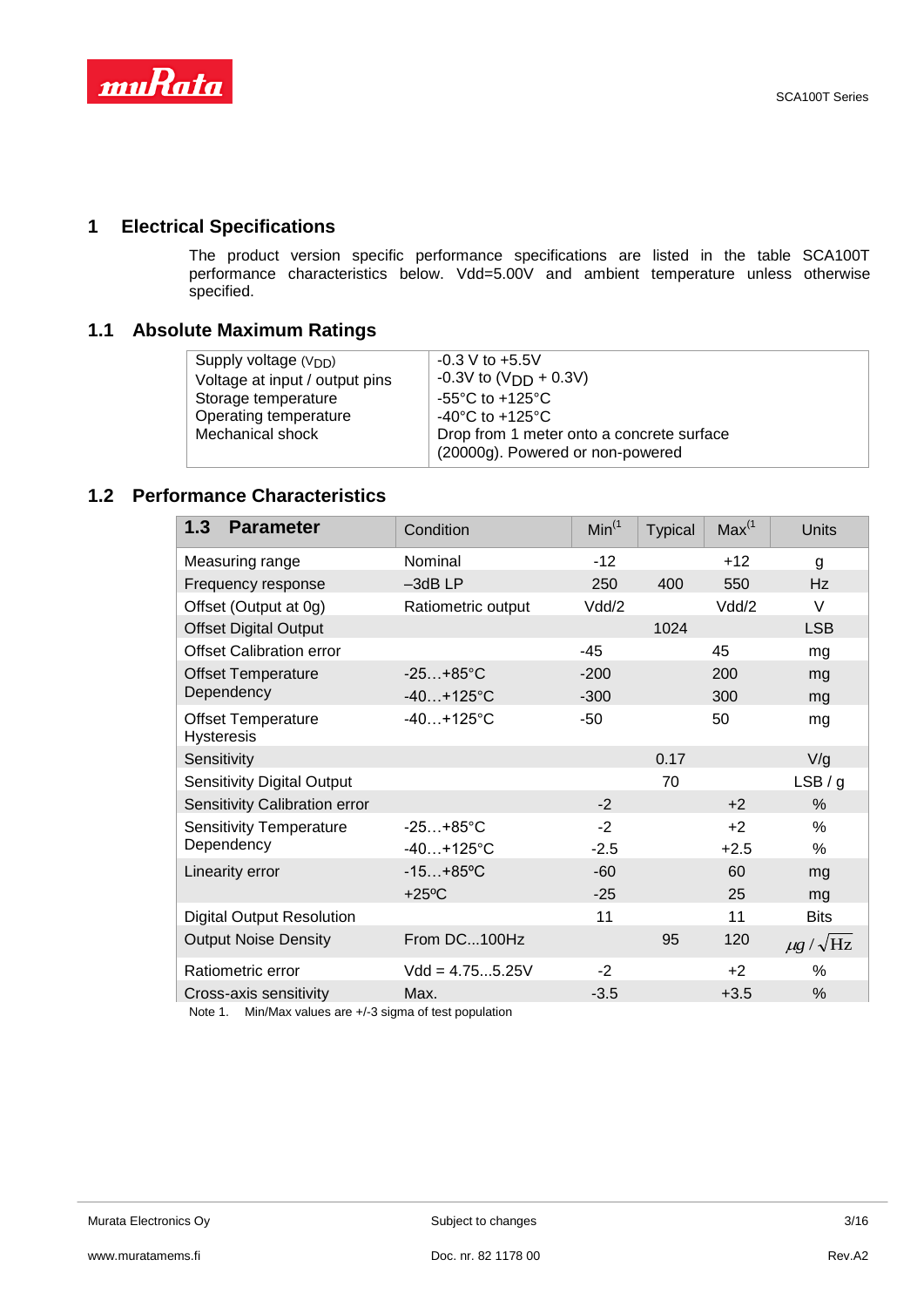

# 1.4 **Electrical Characteristics**

| Parameter                        | Condition              | Min.  | Typ            | Max.   | Units     |
|----------------------------------|------------------------|-------|----------------|--------|-----------|
| Supply voltage Vdd               |                        | 4.75  | 5.0            | 5.25   | V         |
| Current<br>consumption           | $Vdd = 5 V$ ; No load  |       | $\overline{4}$ | 5      | mA        |
| Operating<br>temperature         |                        | $-40$ |                | $+125$ | °C        |
| Analog resistive<br>output load  | Vout to Vdd or GND     | 10    |                |        | $k\Omega$ |
| Analog capacitive<br>output load | Vout to Vdd or GND     |       |                | 20     | nF        |
| Start-up delay                   | Reset and parity check |       |                | 10     | ms        |

# **1.5 SPI Interface DC Characteristics**

| Parameter                | Conditions              | Symbol                     | <b>Min</b> | Typ.            | Max       | Unit   |
|--------------------------|-------------------------|----------------------------|------------|-----------------|-----------|--------|
|                          |                         |                            |            |                 |           |        |
| Input terminal CSB       |                         |                            |            |                 |           |        |
| Pull up current          | $V_{IN} = 0 V$          | I <sub>PU</sub>            | 13         | 22              | 35        | μA     |
| Input high voltage       |                         | V <sub>IH</sub>            | 4          |                 | $Vdd+0.3$ | V      |
| Input low voltage        |                         | $V_{IL}$                   | $-0.3$     |                 |           | V      |
| <b>Hysteresis</b>        |                         | V <sub>HYST</sub>          |            | $0.23$ * $V$ dd |           | V      |
| Input capacitance        |                         | $C_{\text{IN}}$            |            | 2               |           | pF     |
|                          |                         |                            |            |                 |           |        |
| Input terminal MOSI, SCK |                         |                            |            |                 |           |        |
| Pull down current        | $V_{\text{IN}}$ = 5 V   | $I_{PD}$                   | 9          | 17              | 29        | μA     |
| Input high voltage       |                         | $V_{IH}$                   | 4          |                 | $Vdd+0.3$ | V      |
| Input low voltage        |                         | $\mathsf{V}_{\mathsf{IL}}$ | $-0.3$     |                 |           | V      |
| <b>Hysteresis</b>        |                         | V <sub>HYST</sub>          |            | $0.23$ * $V$ dd |           | V      |
| Input capacitance        |                         | $C_{IN}$                   |            | $\overline{2}$  |           | pF     |
| Output terminal MISO     |                         |                            |            |                 |           |        |
| Output high voltage      | $l > -1mA$              | $V_{OH}$                   | Vdd-       |                 |           | V      |
|                          |                         |                            | 0.5        |                 |           |        |
| Output low voltage       | $l < 1$ mA              | $V_{OL}$                   |            |                 | 0.5       | $\vee$ |
| Tri-state leakage        | $0 < V_{MISO} <$<br>Vdd | $I_{LEAK}$                 |            | 5               | 100       | рA     |

# **1.6 SPI Interface AC Characteristics**

| Parameter                    | Condition | Min. | Vp. | Max. | Units |
|------------------------------|-----------|------|-----|------|-------|
| Output load                  | @500kHz   |      |     |      | nF    |
| <b>SPI clock frequency</b>   |           |      |     | 500  | kHz   |
| Internal A/D conversion time |           |      | 150 |      | μS    |
| Data transfer time           | @500kHz   |      | 38  |      | μS    |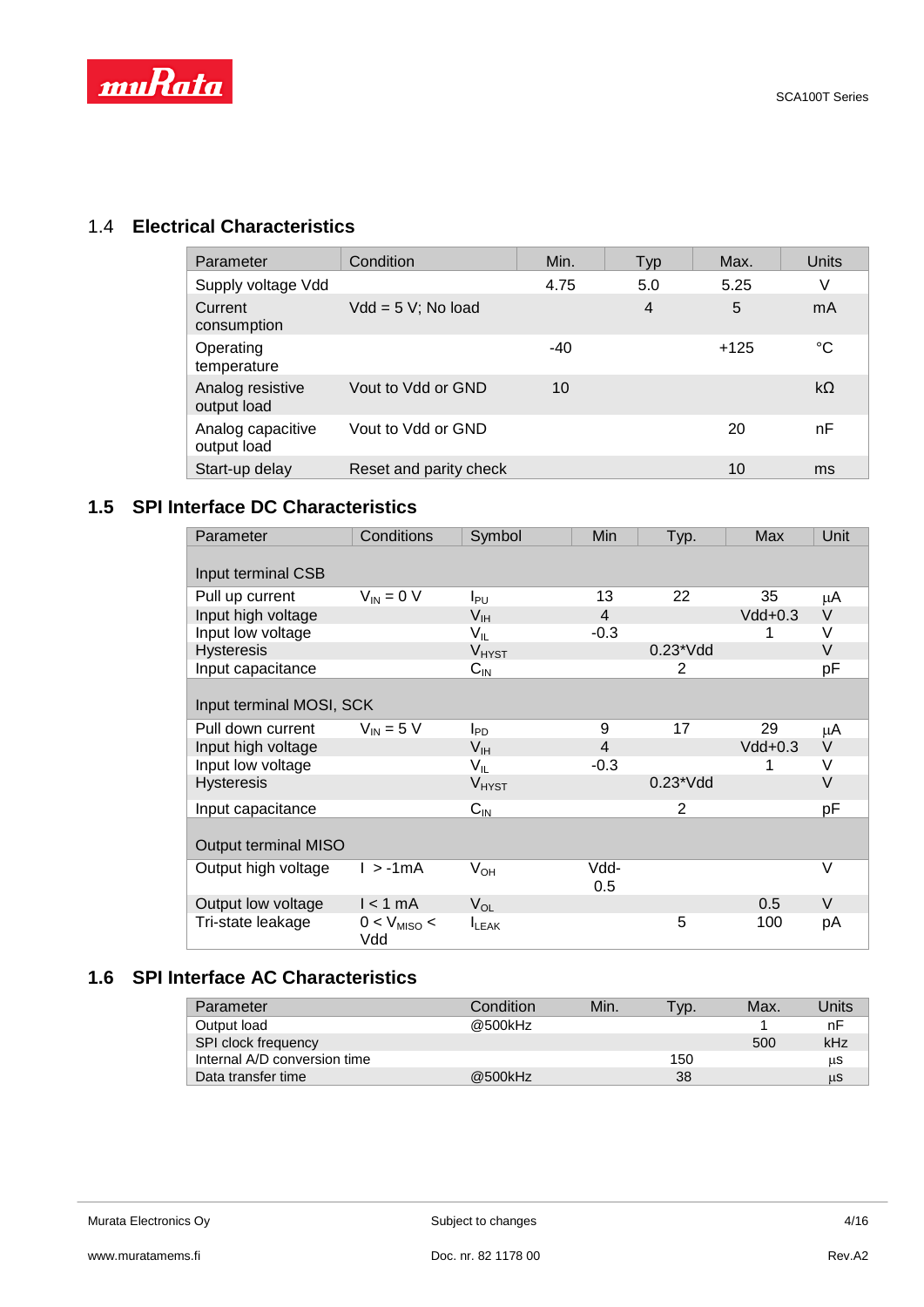

# **1.7 SPI Interface Timing Specifications**

| Parameter                                                                                               | Conditions                               | Symbol            | Min.         | Typ. | Max. | Unit    |
|---------------------------------------------------------------------------------------------------------|------------------------------------------|-------------------|--------------|------|------|---------|
| Terminal CSB, SCK                                                                                       |                                          |                   |              |      |      |         |
| Time from CSB (10%)<br>To SCK (90%)                                                                     |                                          | $T_{LS1}$         | 120          |      |      | ns      |
| Time from SCK (10%)<br>To CSB (90%)                                                                     |                                          | $T_{LS2}$         | 120          |      |      | ns      |
| <b>Terminal SCK</b>                                                                                     |                                          |                   |              |      |      |         |
| <b>SCK low time</b>                                                                                     | Load<br>capacitance at<br>MISO < 2nF     | $T_{CL}$          | $\mathbf{1}$ |      |      | μS      |
| SCK high time                                                                                           | Load<br>capacitance at<br>MISO < 2nF     | T <sub>CH</sub>   | 1            |      |      | $\mu$ s |
| Terminal MOSI, SCK                                                                                      |                                          |                   |              |      |      |         |
| Time from changing MOSI<br>(10%, 90%) to SCK (90%).<br>Data setup time                                  |                                          | $T_{\tt SET}$     | 30           |      |      | ns      |
| Time from SCK (90%) to<br>changing MOSI (10%, 90%).<br>Data hold time                                   |                                          | $T_{HOL}$         | 30           |      |      | ns      |
| <b>Terminal MISO, CSB</b>                                                                               |                                          |                   |              |      |      |         |
| Time from CSB (10%) to stable<br>MISO (10%, 90%).                                                       | Load<br>capacitance at<br>$MISO < 15$ pF | T <sub>VAL1</sub> | 10           |      | 100  | ns      |
| Time from CSB (90%) to high<br>impedance state of<br>MISO.                                              | Load<br>capacitance at<br>$MISO < 15$ pF | $T_{LZ}$          | 10           |      | 100  | ns      |
| <b>Terminal MISO, SCK</b>                                                                               |                                          |                   |              |      |      |         |
| Time from SCK (10%) to stable<br>MISO (10%, 90%).                                                       | Load<br>capacitance at<br>$MISO < 15$ pF | T <sub>VAL2</sub> |              |      | 100  | ns      |
| <b>Terminal CSB</b>                                                                                     |                                          |                   |              |      |      |         |
| Time between SPI cycles, CSB at<br>high level (90%)                                                     |                                          | $T_{LH}$          | 15           |      |      | μS      |
| When using SPI commands<br>RDAX, RDAY, and RWTR: Time<br>between SPI cycles, CSB at high<br>level (90%) |                                          | <b>TLH</b>        | 150          |      |      | $\mu$ S |





Murata Electronics 2008 and 2009 and 2009 and 2009 and 2009 and 2009 and 2009 and 2009 and 2009 and 2009 and 30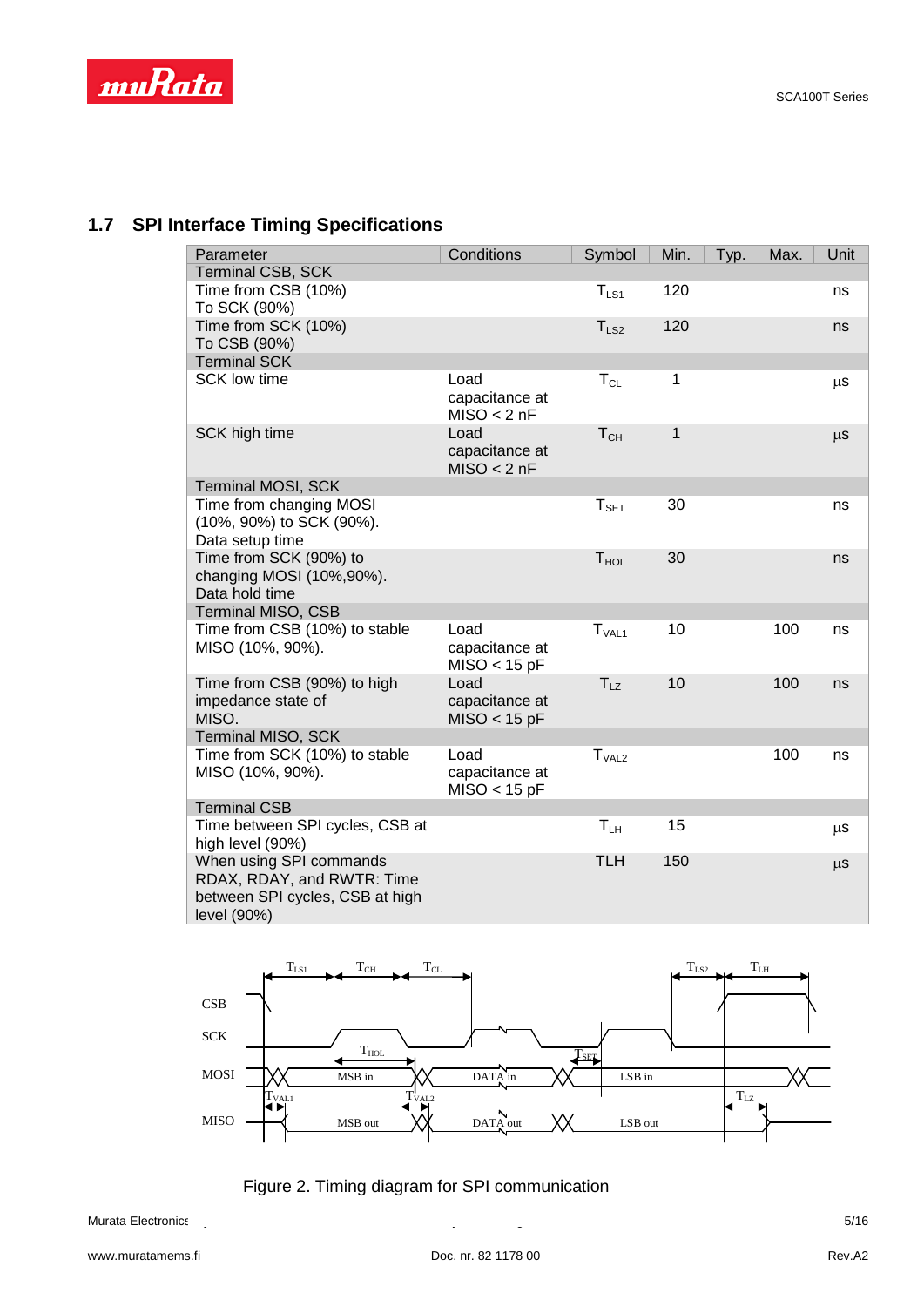

#### **1.8 Electrical Connection**

If the SPI interface is not used SCK (pin1), MISO (pin3), MOSI (pin4) and CSB (pin7) must be left floating. Self-test can be activated applying logic "1" (positive supply voltage level) to ST\_1 or ST\_2 pins (pins 10 or 9). Self-test must not be activated for both channels at the same time. If ST feature is not used pins 9 and 10 must be left floating or connected to GND. Acceleration signals are provided from pins OUT\_1 and OUT\_2.





| No.            | <b>Node</b>     | I/O    | <b>Description</b>               |
|----------------|-----------------|--------|----------------------------------|
|                | <b>SCK</b>      | Input  | Serial clock                     |
| $\overline{2}$ | NC              | Input  | No connect, left floating        |
| 3              | <b>MISO</b>     | Output | Master in slave out; data output |
| 4              | <b>MOSI</b>     | Input  | Master out slave in; data input  |
| 5              | Out 2           | Output | Y axis Output (Ch 2)             |
| 6              | <b>GND</b>      | Supply | Ground                           |
| 7              | <b>CSB</b>      | Input  | Chip select (active low)         |
| 8              | NC              | Input  | No connect, left floating        |
| 9              | ST <sub>2</sub> | Input  | Self test input for Ch 2         |
| 10             | ST <sub>1</sub> | Input  | Self test input for Ch 1         |
| 11             | Out 1           | Output | X axis Output (Ch 1)             |
| 12             | VDD             | Supply | Positive supply voltage (+5V DC) |

## **1.9 Typical Performance Characteristics**

Typical offset and sensitivity temperature dependencies of the SCA100T are presented in following diagrams. These results represent the typical performance of SCA100T components. The mean value and 3 sigma limit (mean  $\pm$  3 $\times$  standard deviation) and specification limits are presented in following diagrams. The 3 sigma limits represents 99.73% of the SCA100T population.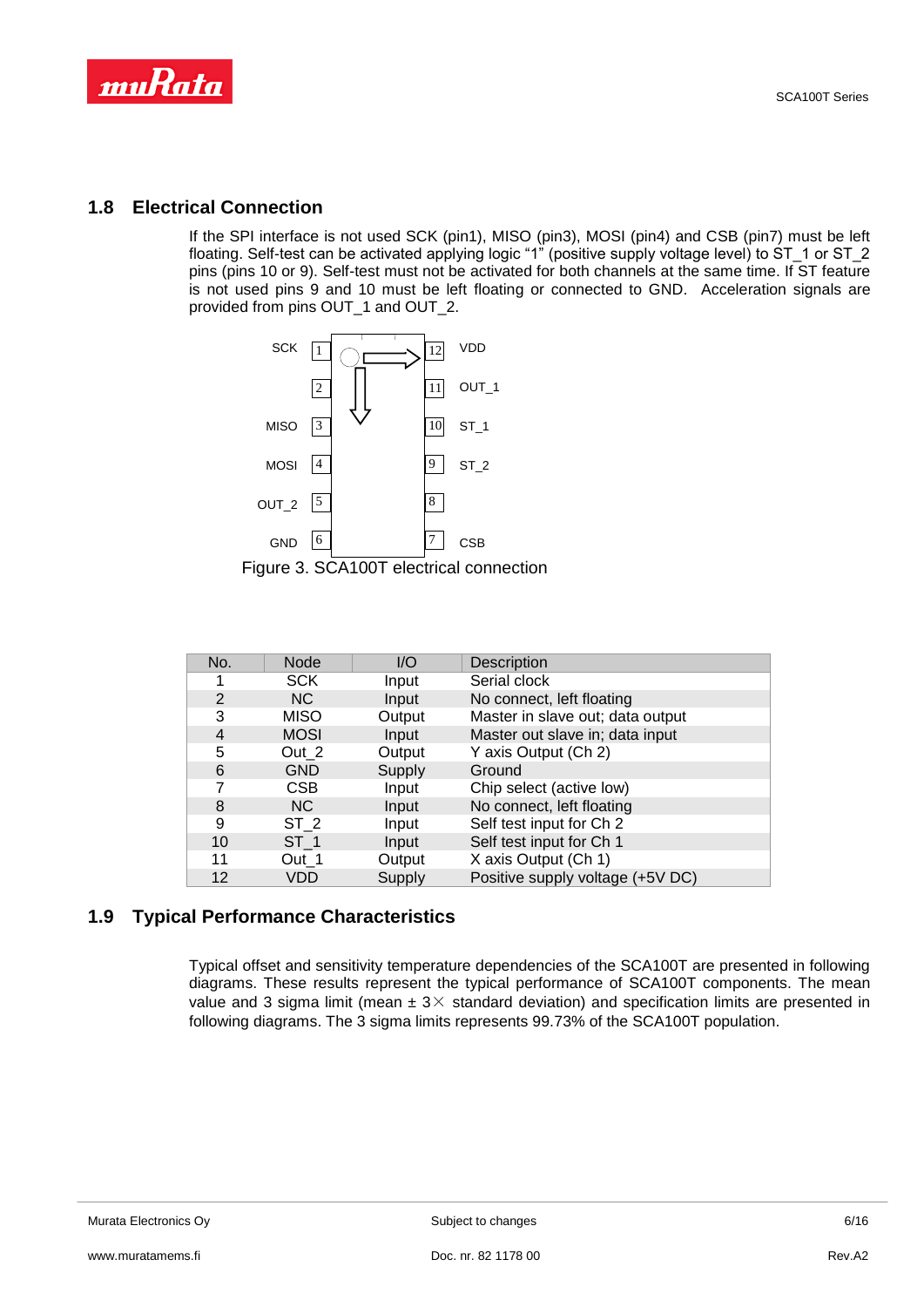



Figure 4. Typical temperature behavior of SCA100T-D07 offset



Figure 5. Typical temperature behavior of SCA100T-D07 sensitivity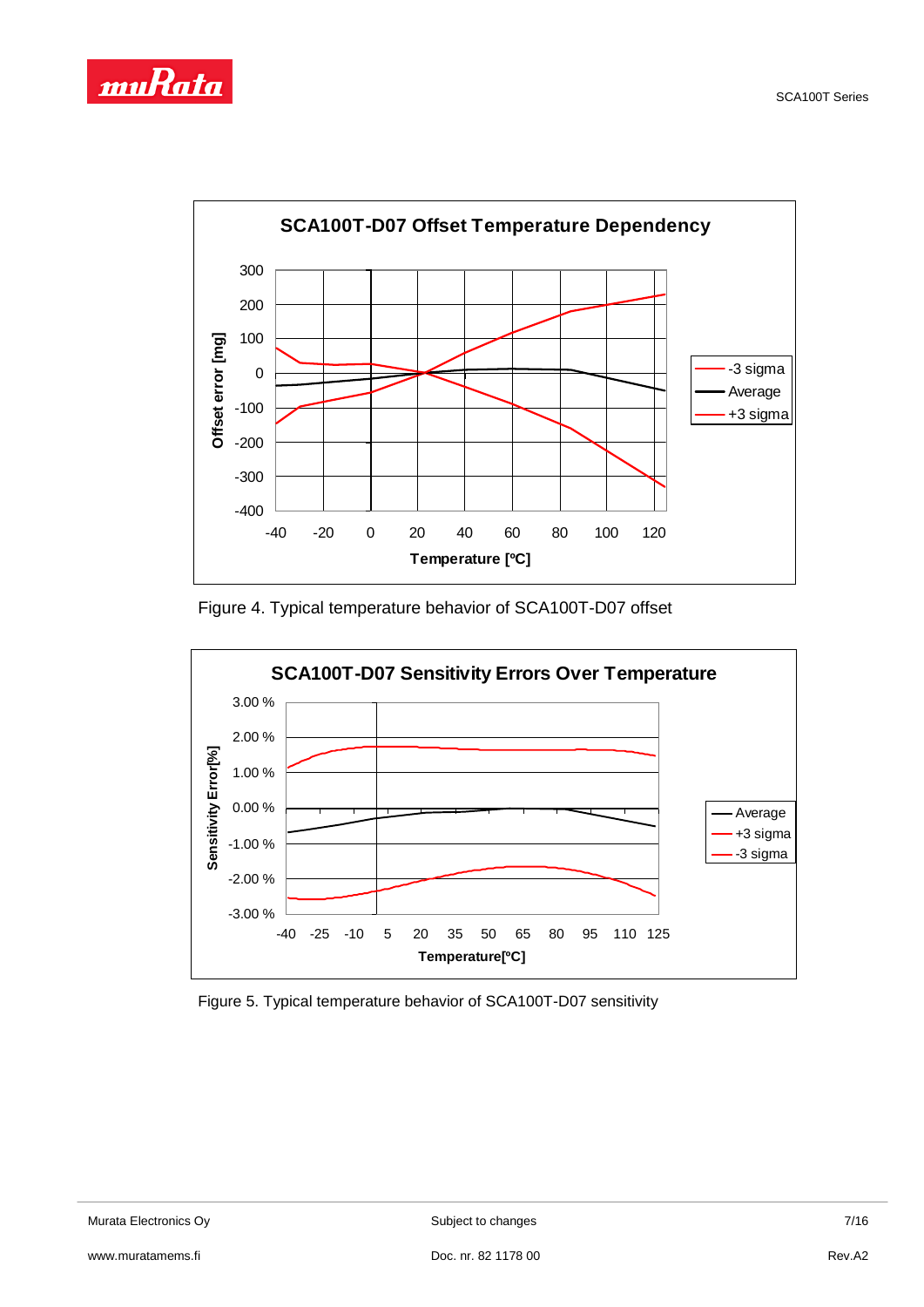



Figure 6. Frequency response of SCA100T-D07



Figure 7. Typical non-linearity of SCA100T-D07 fitted to straight line in room temperature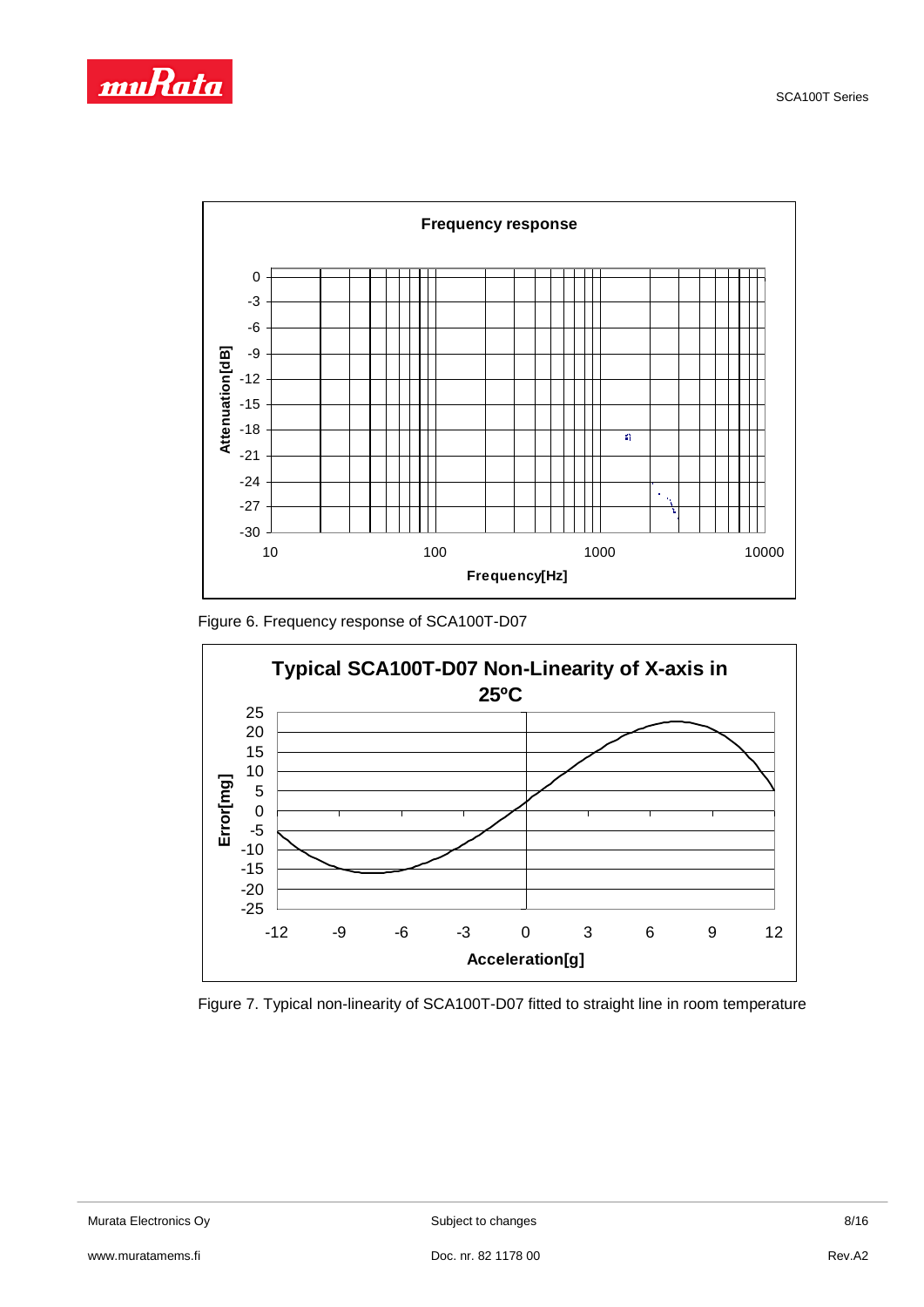

#### **2 Functional Description**

#### **2.1 Measuring Directions**



Figure 8. The measuring directions of the SCA100T

#### **2.2 Ratiometric Output**

Ratiometric output means that the zero offset point and sensitivity of the sensor are proportional to the supply voltage. If the SCA100T supply voltage is fluctuating the SCA100T output will also vary. When the same reference voltage for both the SCA100T sensor and the measuring part (A/Dconverter) is used, the error caused by reference voltage variation is automatically compensated for.

### **2.3 SPI Serial Interface**

A Serial Peripheral Interface (SPI) system consists of one master device and one or more slave devices. The master is defined as a micro controller providing the SPI clock and the slave as any integrated circuit receiving the SPI clock from the master. The ASIC in Murata Electronics' products always operates as a slave device in master-slave operation mode.

The SPI has a 4-wire synchronous serial interface. Data communication is enabled by a low active Slave Select or Chip Select wire (CSB). Data is transmitted by a 3-wire interface consisting of wires for serial data input (MOSI), serial data output (MISO) and serial clock (SCK).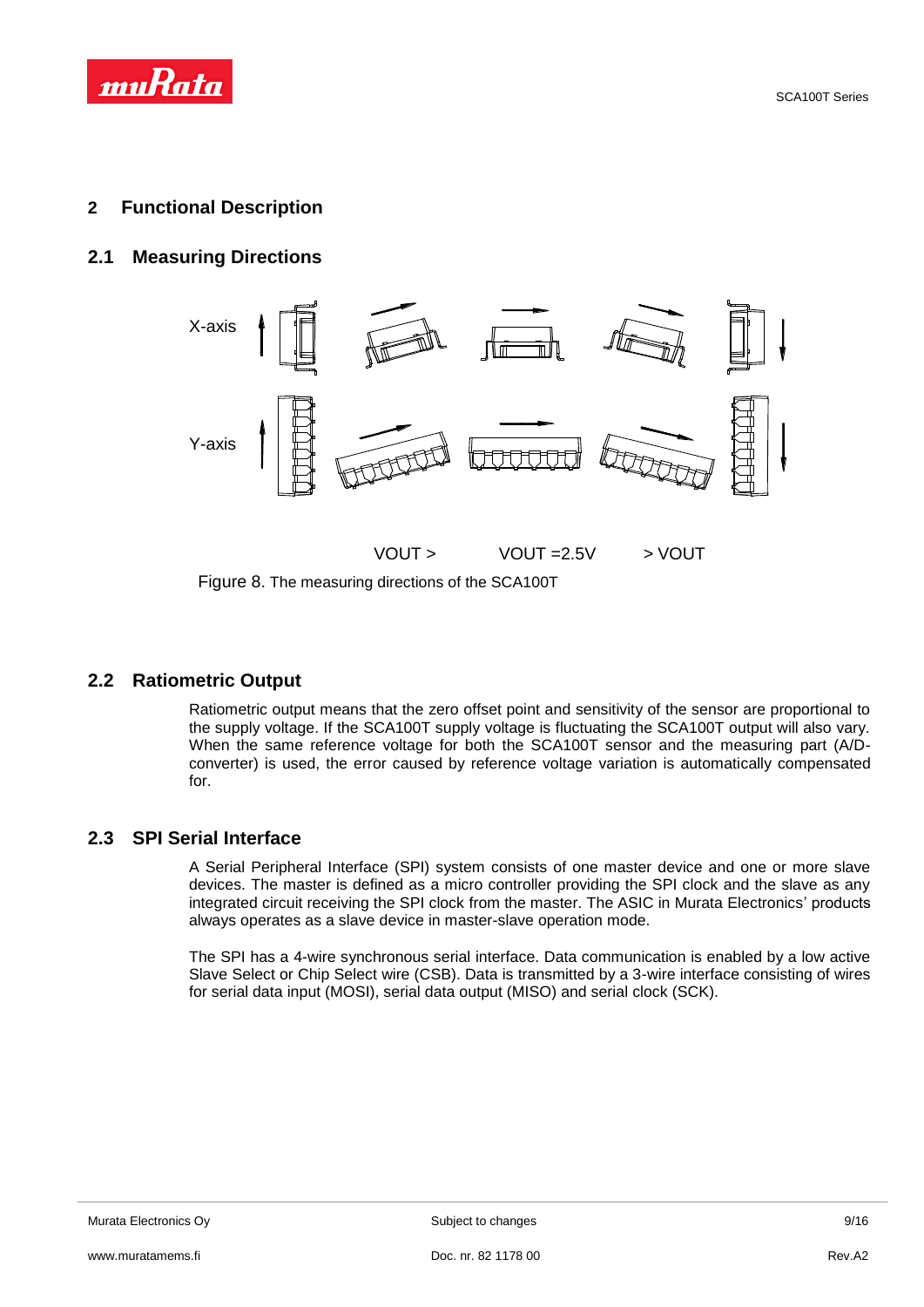



Figure 9. Typical SPI connection

The SPI interface in Murata products is designed to support any micro controller that uses SPI bus. Communication can be carried out by either a software or hardware based SPI. Please note that in the case of hardware based SPI, the received acceleration data is 11 bits. The data transfer uses the following 4-wire interface:

| <b>MOSI</b> | master out slave in      | $\mu$ P $\rightarrow$ SCA100T |
|-------------|--------------------------|-------------------------------|
| <b>MISO</b> | master in slave out      | $SCA100T \rightarrow \mu P$   |
| SCK.        | serial clock             | $\mu$ P $\rightarrow$ SCA100T |
| <b>CSB</b>  | chip select (low active) | $\mu$ P $\rightarrow$ SCA100T |

Each transmission starts with a falling edge of CSB and ends with the rising edge. During transmission, commands and data are controlled by SCK and CSB according to the following rules:

- commands and data are shifted; MSB first, LSB last
- each output data/status bits are shifted out on the falling edge of SCK (MISO line)
- each bit is sampled on the rising edge of SCK (MOSI line)
- after the device is selected with the falling edge of CSB, an 8-bit command is received. The command defines the operations to be performed
- the rising edge of CSB ends all data transfer and resets internal counter and command register
- if an invalid command is received, no data is shifted into the chip and the MISO remains in high impedance state until the falling edge of CSB. This reinitializes the serial communication.
- data transfer to MOSI continues immediately after receiving the command in all cases where data is to be written to SCA100T's internal registers
- data transfer out from MISO starts with the falling edge of SCK immediately after the last bit of the SPI command is sampled in on the rising edge of SCK
- maximum SPI clock frequency is 500kHz
- maximum data transfer speed for RDAX and RDAY is 5300 samples per sec / channel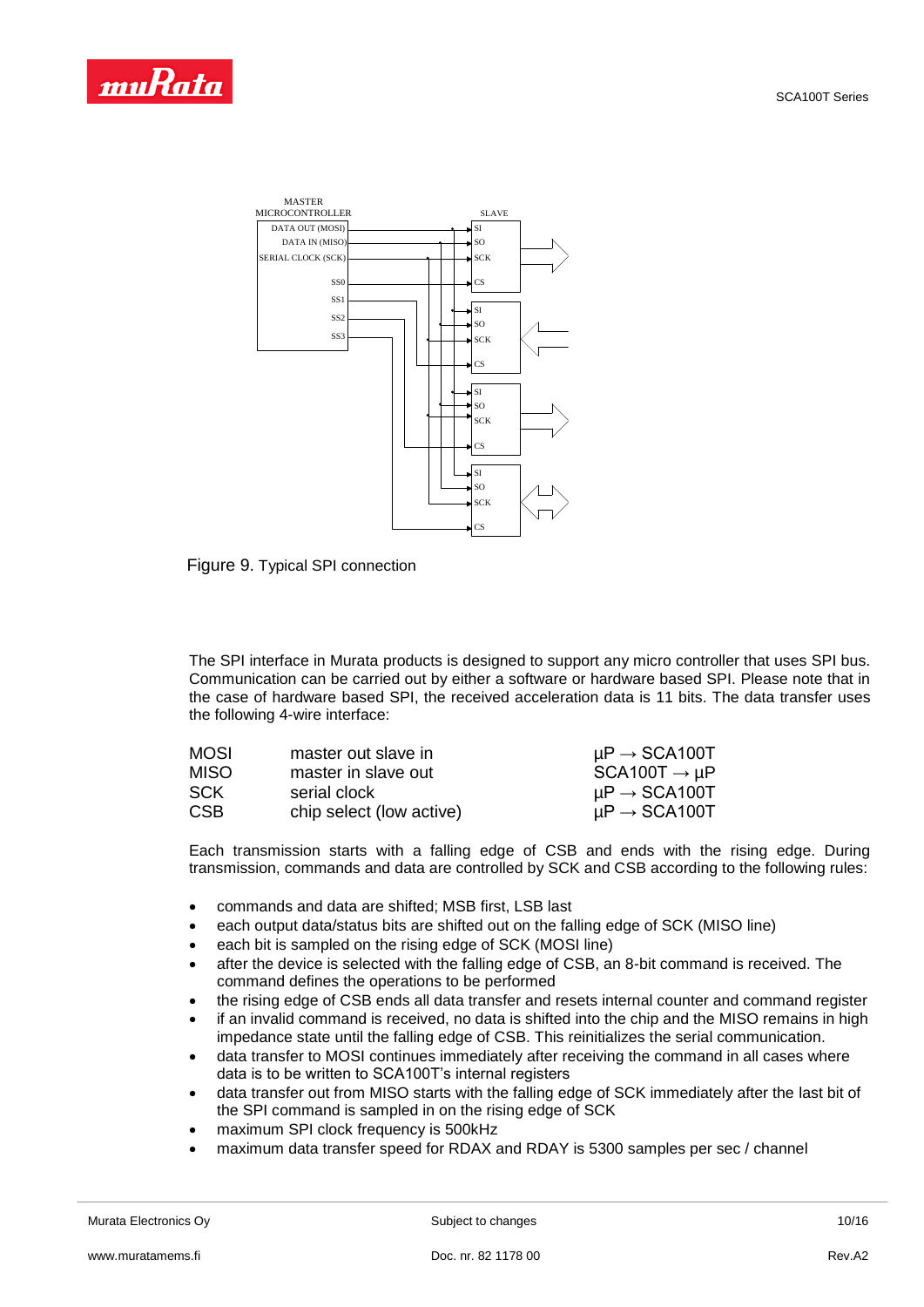

SPI command can be either an individual command or a combination of command and data. In the case of combined command and data, the input data follows uninterruptedly the SPI command and the output data is shifted out parallel with the input data.

The SPI interface uses an 8-bit instruction (or command) register. The list of commands is given in Table below.

| Command     | Command  | Description:                                        |
|-------------|----------|-----------------------------------------------------|
| name        | format   |                                                     |
| <b>MEAS</b> | 00000000 | Measure mode (normal operation mode after power on) |
| <b>RWTR</b> | 00001000 | Read temperature data register                      |
| <b>STX</b>  | 00001110 | Activate Self test for X-channel                    |
| <b>STY</b>  | 00001111 | Activate Self test for Y-channel                    |
| <b>RDAX</b> | 00010000 | Read X-channel acceleration                         |
| <b>RDAY</b> | 00010001 | Read Y-channel acceleration                         |

**Measure mode (MEAS)** is standard operation mode after power-up. During normal operation, the MEAS command is the exit command from Self test.

**Read temperature data register (RWTR)** reads temperature data register during normal operation without affecting the operation. The temperature data register is updated every 150 µs. The load operation is disabled whenever the CSB signal is low, hence CSB must stay high at least 150 µs prior to the RWTR command in order to guarantee correct data. The data transfer is presented in Figure 10 below. The data is transferred MSB first. In normal operation, it does not matter what data is written into temperature data register during the RWTR command and hence writing all zeros is recommended.



**Figure 1.** Command and 8 bit temperature data transmission over the SPI

**Self test for X-channel (STX)** activates the self test function for the X-channel (Channel 1). The internal charge pump is activated and a high voltage is applied to the X-channel acceleration sensor element electrode. This causes the electrostatic force that deflects the beam of the sensing element and simulates the acceleration to the positive direction. The self-test is de-activated by giving the MEAS command. **The self test function must not be activated for both channels at the same time.**

**Self test for Y-channel (STY)** activates the self test function for the Y-channel (Channel 2). The internal charge pump is activated and a high voltage is applied to the Y-channel acceleration sensor element electrode.

**Read X-channel acceleration (RDAX)** accesses the AD converted X-channel (Channel 1) acceleration signal stored in acceleration data register X.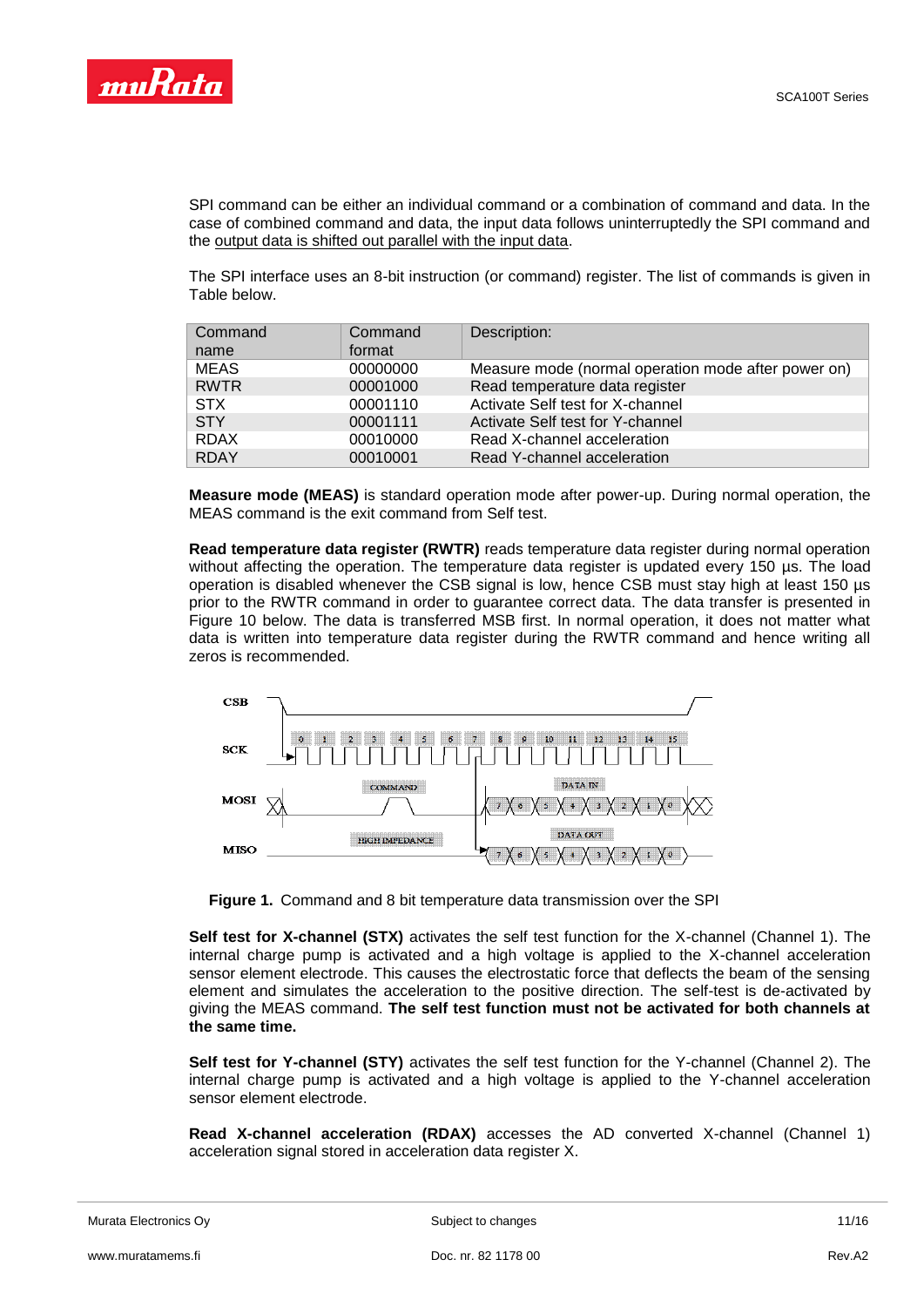

**Read Y-channel acceleration (RDAY)** accesses the AD converted Y-channel (Channel 2) acceleration signal stored in acceleration data register Y.

During normal operation, acceleration data registers are reloaded every 150 µs. The load operation is disabled whenever the CSB signal is low, hence CSB must stay high at least 150 µs prior the RDAX command in order to guarantee correct data. Data output is an 11-bit digital word that is fed out MSB first and LSB last.



Figure 10. Command and 11 bit acceleration data transmission over the SPI

## **2.4 Self Test and Failure Detection Modes**

To ensure reliable measurement results the SCA100T has continuous interconnection failure and calibration memory validity detection. A detected failure forces the output signal close to power supply ground or VDD level, outside the normal output range. The normal output ranges are: analog 0.25-4.75 V (@Vdd=5V) and SPI 102...1945 counts.

The calibration memory validity is verified by continuously running parity check for the control register memory content. In the case where a parity error is detected, the control register is automatically re-loaded from the EEPROM. If a new parity error is detected after re-loading data both analog output voltages are forced to go close to ground level (<0.25 V) and SPI outputs go below 102 counts.

The SCA100T also includes a separate self test mode. The true self test simulates acceleration, or deceleration, using an electrostatic force. The electrostatic force simulates acceleration that is high enough to deflect the proof mass to the extreme positive position, and this causes the output signal to go to the maximum value. The self test function is activated either by a separate on-off command on the self test input, or through the SPI.

The self-test generates an electrostatic force, deflecting the sensing element's proof mass, thus checking the complete signal path. The true self test performs following checks:

- Sensing element movement check
- ASIC signal path check
- PCB signal path check
- Micro controller A/D and signal path check

The created deflection can be seen in both the SPI and analogue output. The self test function is activated digitally by a STX or STY command, and de-activated by a MEAS command. Self test can be also activated applying logic"1" (positive supply voltage level) to ST pins (pins 9 & 10) of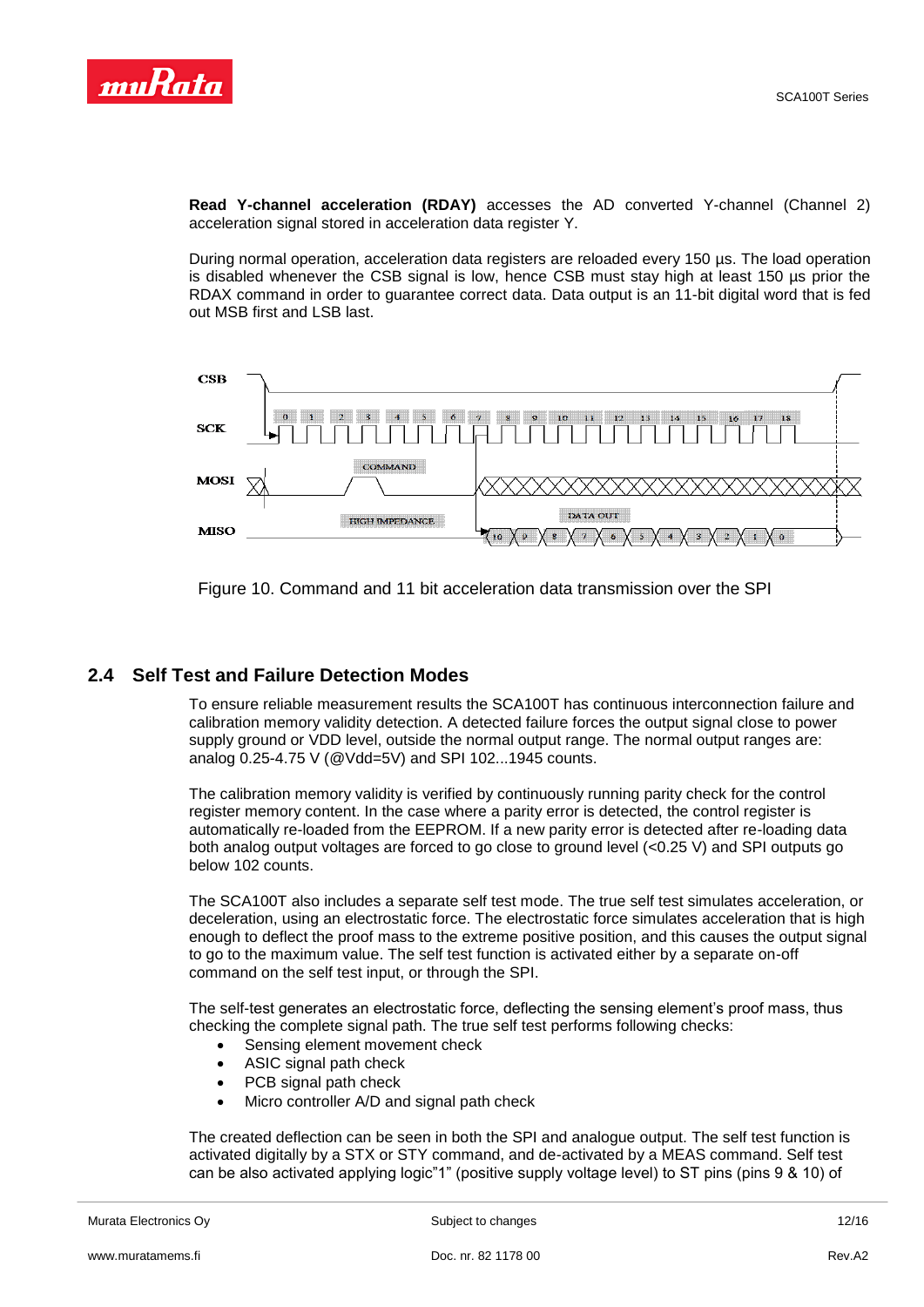



SCA100T. The self test Input high voltage level is 4 – Vdd+0.3 V and input low voltage level is 0.3 – 1 V. **The self test function must not be activated for both channels at the same time**.



V1 = initial output voltage before the self test function is activated.

 $V2$  = output voltage during the self test function.

V3 = output voltage after the self test function has been de-activated and after stabilization time Please note that the error band specified for V3 is to guarantee that the output is within 5% of the initial value after the specified stabilization time. After a longer time (max. 1 second) V1=V3.

- T1 = Pulse length for Self test activation
- T2 = Saturation delay
- T3 = Recovery time
- T4 = Stabilization time =T2+T3
- T5 = Rise time during self test.

Self test characteristics:

|           | <u>oon wou onanaoloniouou</u>               |                 |         |                                     |                       |
|-----------|---------------------------------------------|-----------------|---------|-------------------------------------|-----------------------|
| $T1$ [ms] | T2 [ms]   T3 [ms]   T4 [ms]   T5 [ms]   V2: |                 |         |                                     | V3:                   |
| 20-100    | Tvp. 25                                     | Tvp. 30 Tvp. 55 | Typ. 15 | Min 0.95*VDD<br>$(4.75V \ @Vdd=5V)$ | $0.95^*V1 - 1.05^*V1$ |

#### **2.5 Temperature Measurement**

The SCA100T has an internal temperature sensor, which is used for internal offset compensation. The temperature information is also available for additional external compensation. The temperature sensor can be accessed via the SPI interface and the temperature reading is an 8-bit word (0…255). The transfer function is expressed with the following formula:

$$
T = \frac{Counts - 197}{-1.083}
$$

Where:

Counts Temperature reading T Temperature in °C

The temperature measurement output is not calibrated. The internal temperature compensation routine uses relative results where absolute accuracy is not needed. If the temperature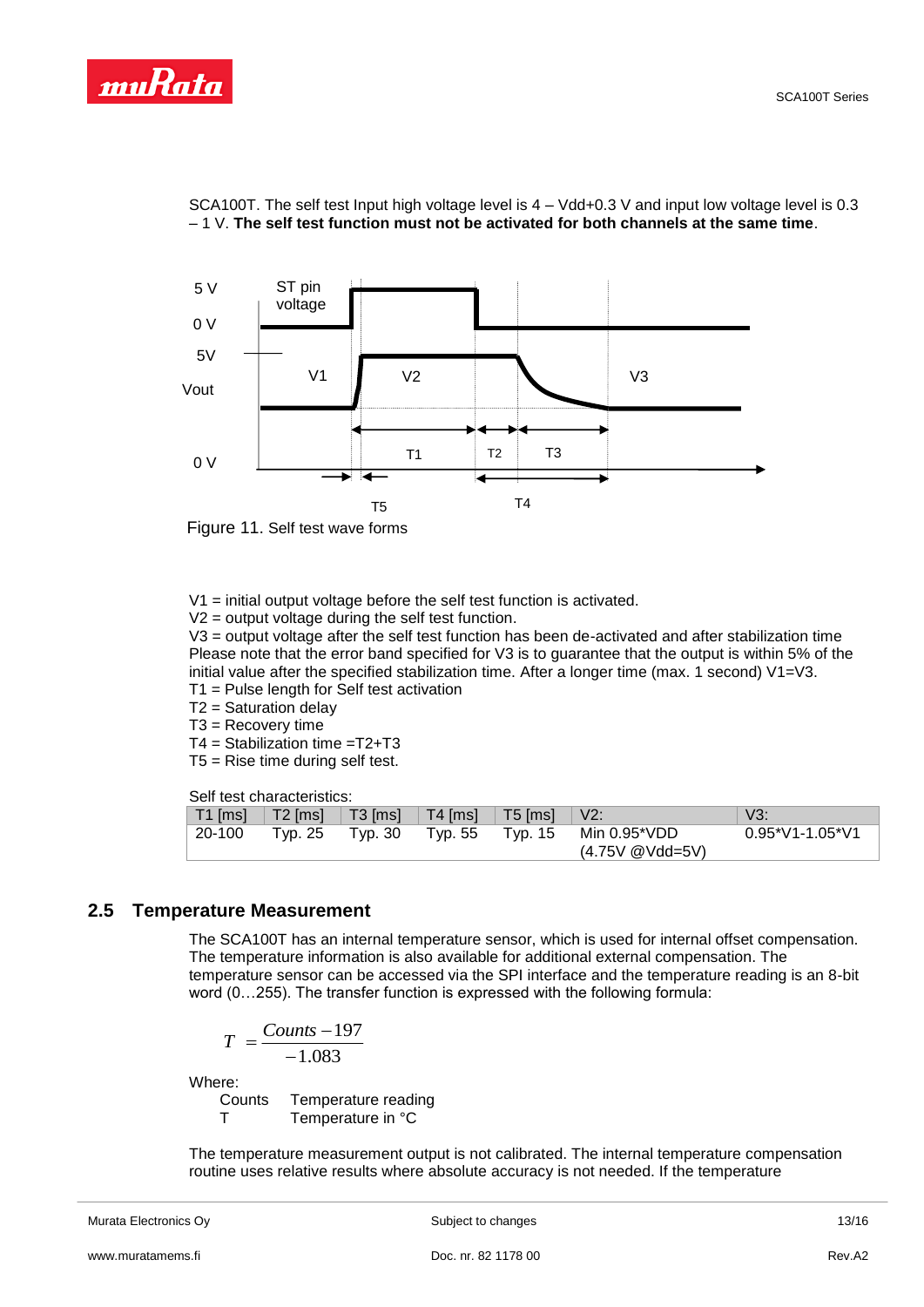

measurement results are used for additional external compensation then one point calibration in the system level is needed to remove the offset. With external one point calibration the accuracy of the temperature measurement is about ±1 °C.

#### **3 Application Information**

#### **3.1 Recommended Circuit Diagrams and Printed Circuit Board Layouts**

The SCA100T should be powered from a well regulated 5 V DC power supply. Coupling of digital noise to the power supply line should be minimized. 100nF filtering capacitor between VDD pin 12 and GND plane must be used.

The SCA100T has a ratiometric output. To get the best performance use the same reference voltage for both the SCA100T and Analog/Digital converter.

Use low pass RC filters with 5.11 k $\Omega$  and 10nF on the SCA100T outputs to minimize clock noise.

Locate the 100nF power supply filtering capacitor close to VDD pin 12. Use as short a trace length as possible. Connect the other end of capacitor directly to the ground plane. Connect the GND pin 6 to underlying ground plane. Use as wide ground and power supply planes as possible. Avoid narrow power supply or GND connection strips on PCB.





Figure 12. Analog connection and layout example







Murata Electronics Oy **Subject to changes** 14/16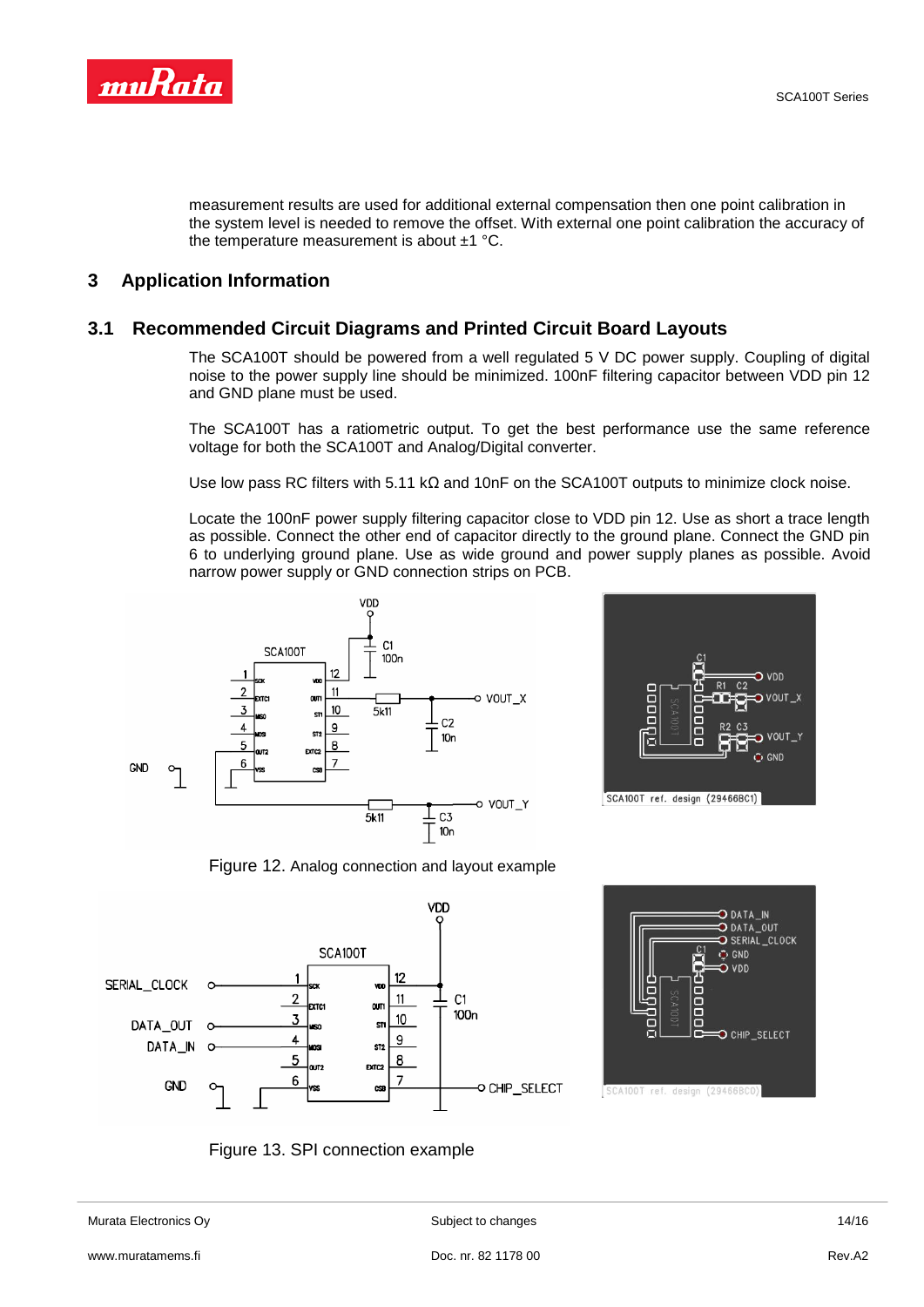

# **3.2 Recommended Printed Circuit Board Footprint**



Figure 14. Recommended PCB footprint

# **4 Mechanical Specifications and Reflow Soldering**

# **4.1 Mechanical Specifications (Reference only)**

Lead frame material: Copper Co-planarity error: 0.1mm<br>
Part weight:  $\begin{array}{ccc} 0.1 \text{mm} \\ \text{Part weight:} \end{array}$ Part weight:

Plating: Nickel followed by Gold<br>
Solderability: Solderability: Solderability: Solderability: Nickel Solderability: Solderability: Sold Solderability: JEDEC standard: JESD22-B102-C<br>RoHS compliance: RoHS compliant lead free compone RoHS compliant lead free component.<br>0.1mm max.



Figure 15. Mechanical dimensions of the SCA100T (Dimensions in mm)